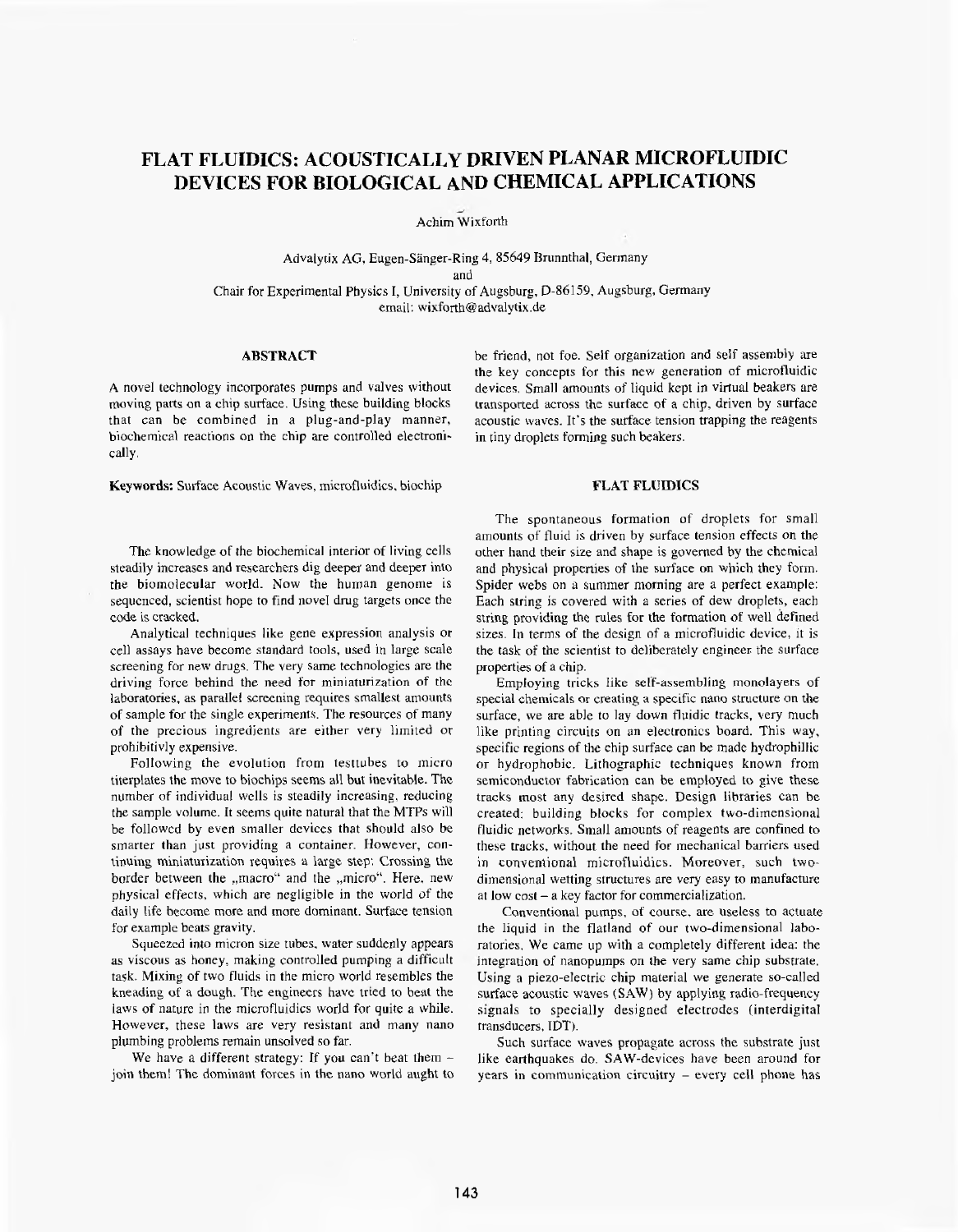filters using the effect. An electrical signal fed into the IDT transducers on the chip surface is converted into a deformation of the crystal underneath. Given the right frequency of the *signal,* a mechanical **wave is** launched across the chip. Having wavelengths of a few microns and amplitudes of about only a nanometer, the forces within the nano-earthquake are sufficient to have a macroscopic effect. Any piece of matter at the surface along their way experiences their vibrating force: viscous materials like liquids absorb a lot of their energy. Low power **SAW** induces an internal streaming inside reagent voIumes, **SAW** of larger amplitudes moves the droplet as a whole **[I].**



**Fig. 1: A** complete Polymerase Chain Reaction (PCR) chip based on acoustically mediated liquid actuation. The *PCR* solution has been dyed red to provide a better contrast to the oiI used as a cover. The spring contacts on the chip's upper side lead to the temperature sensor and the resistive heater. The **PCR** reaction center is located inside the heating coil and covered by four drops of PCR solution. The window to the left of the reaction spot (light square) **was** used for *spotting* the **hybridization** oligos. Two **SAW** *transducers* **can** be seen both on the left and on the right hand side of the **PCR** reaction center.

The droplets are manipulated on the chip's surface where certain areas have been chemically modified to define hydrophilic tracks. These tracks ensure that the drops **will** follow a well defined trajectory *along* the propagation direction of the **SAW** preventing any deviation to the sides. The surroundings of these tracks are hydrophobic such that the drops have contact angles at their perimeter of about *60"* to 120". The acoustically mediated actuation of the drops can for instance be used to bring sample and reagent to reaction by merging a drop of sample solution with a drop of reagent. *The same* ultrasonic technique was also employed to **agitate** the drops. and hence to accelerate (bio-) chemical reactions on the chip [Z].

Our nano pumps based **on** SAW technology have no moving parts. They can be manufactured in a simple lithographic process, very much like the metallization of computer chips. The same technology can be used to define the fl uidic tracks. Fig. *2* depicts the basic mechanism behind **the** SAW induced streaming of liquid on the surface of a chip.



**Fig. 2:** Pumps without moving parts - <sup>a</sup> high frequency signal applied to the transducer electrode (left) on a piezoelectric substrate **1s** converted into a surface acoustic wave. The interaction between this nanoquake and a fluid film on the **chip** surface actuation the liquid.

**Making** use of the **SAW** induced acoustic streaming in such small volumes, **SAW** enables us to build the probably world's **smallest** mixers. **As** has been pointed out above, at low power levels. the **SAW** is converted into an internal streaming in a fluid located on the chip surface. This streaming induces **a** very efficient mixing and stirring within the small volume. Especially, if the frequency of the **SAW** is changed during this process, different streaming patterns *are* induced and superimposed, leading to quasi- chaotic mixing patterns. This is a true advantage in the fieid of microfluidics: Mixing and stirring, as simple as it sounds, is one of the major challenges. Dozens of different techniques have been designed to overcome the **rules** of nature in the micro world. However, most of the mixing of **low** volume fluids is **still** lcft *to* **diffusion** - *<sup>a</sup> rather* **slow** *process. as* anybody **knows** who has ever waited for sugar to dissolve in his or her coffee for want of a spoon. In *fig.* 3, we show **a** time series of such a nano stirrer at **work: A** fluorescent dye on the surface of a chip is covered with a small water droplet. Under the influence of the **SAW** the dye quickly dissolves illuminating the droplet homogeneously - orders of **magnitude** faster than by diffusion alone **131.**

At higher power levels. the internal acoustic streaming in a droplet or any other closed fluid volume turns over to a movement of the droplet as a whole. An optimized **SAW** profile together with an appropriate timing of SAW pulses pushes the droplet along predetermined pathways along the chip surface. As the **SAW** *is* excited electrically by charging the IDTs with an RF signal, many differcnt droplets can be manipulated simultaneously on the same chip. Of course, this requires a set of different transducers for **a** given **SAW** direction each. Apart from acting as nanopumps, the presence **of** different lDTs on the chip is very useful for the electrical detection of a droplets position on the chip. For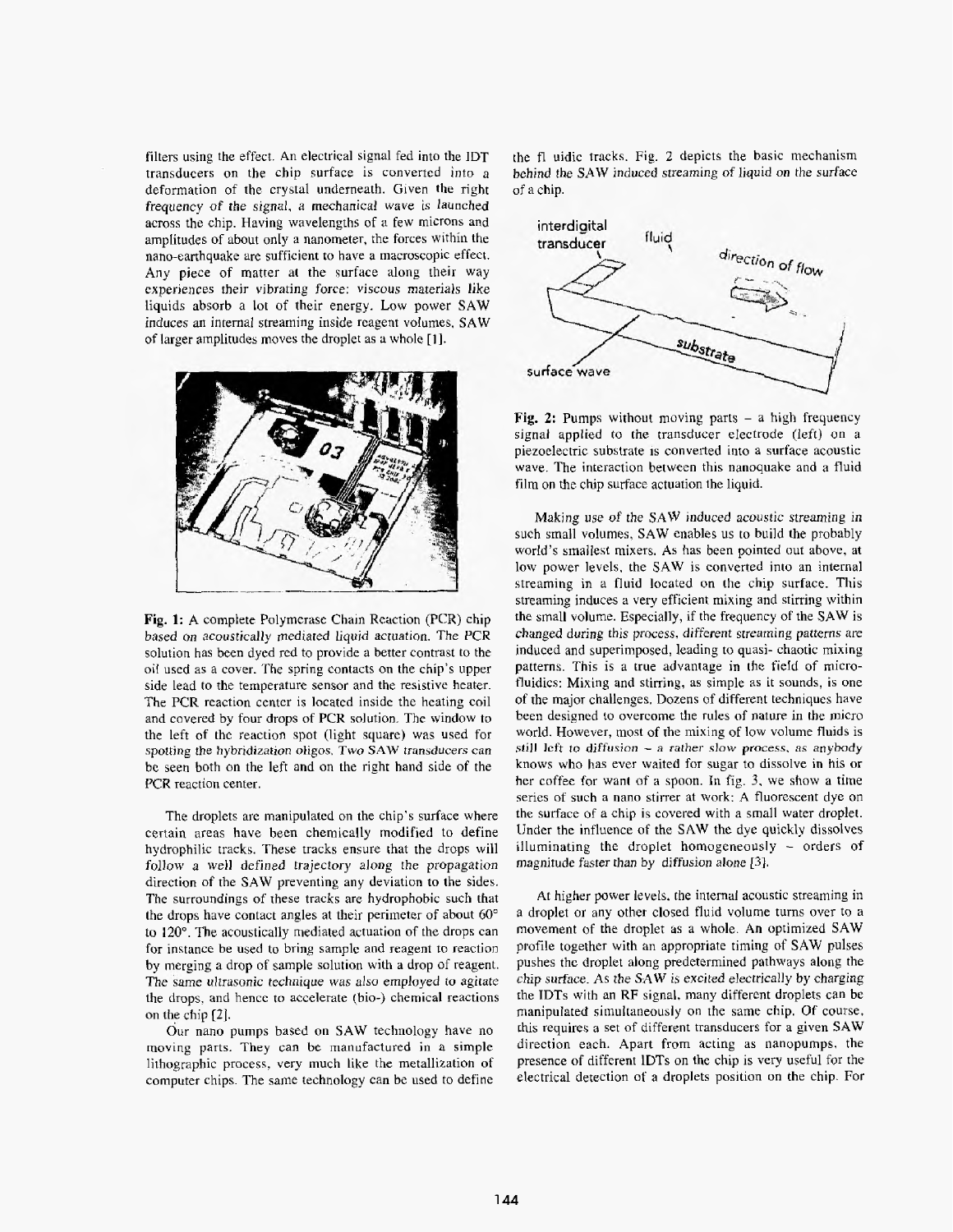<span id="page-2-0"></span>this purpose, two opposing **IDT** are operated as **a** SAW **deiay** line. Once **a** droplet, being pushed **by** a **SAW,** enters the acoustic path of this delay Iine, the transmission of this second **SAW** is dramatically reduced as opposed to the unloaded case. We use this signal reduction as **an** indication of the presence of a small droplet at the intersecting point of the two **SAW** beams. This way, a computer program can operate the chip autonomously in a feed back manner.

**Fig.** 4 shows four snapshot of three droplets being transported and processed by nano-quake on **a** chip surface. Note that by employing planar technology, complex additional features like sensors, heaters etc. can be fabricated on the same chip surface. **The** volume of these droplets **is** only about **IOU** nmoliters - very small test *tubes,* indeed.



**Fig. 3:** Nanoliter mixing: dissolving of a fluorescent dye deposited on the chip surface. Acoustically induced mixing of the fluid leads to **a** homogenous blend of water and dye.

### **APPLKATIONS**

First applications of the SAW driven microfluidics are the ,,ArrayBooster", and the ,,SlideBooster" **[4]** , both hybridization stations for a variety of different applications, ranging from DNA- and protein microarrays to immuno histochemistry applications. The efficient agitation of the **sample** fluid during the incubation significantly accelerates the hybridization *[ 2 ].* Moreover, the homogeneity of *the* fluorescence signals across individuaI spots **is** greatly enhanced, spot-to-spot variations are reduced and **the** signalto-noise-ratio increases. The instruments allows for minimal sample volumes down to only 10 microliters.



**Fig. 4** Subsequent snapshots **of** a programmable biochip in action. Three different chemicals of about 100 **nl** volume each are manipdated along the surface of *the* substrate. Electronically controlled two-dimensional movement of the droplets is used to merge and mix the separate small volumes and to induce a chemical reaction (color change).

To prevent evaportaion of small droplets at elevated temperatures, we have developed a technique to cover the aquaeous solution **by** a little oil droplet *[5].*This **way,** the we generate **a** fluidic tcst tube, holding the precious sample even at higher temperatures like needed in a PCR process. For the PCR chip assays (like the one shown in Fig. 1), we employed the **SAW** technology to **dissolve** the primers and all other PCR reagents which had been dried on the chip prior to the experiment. We have found no detcrioraton of the amplification efficiency owing to the PCR reagents being dried on the substrate rather than added as a liquid. After the amplification we used **SAW to** move the amplicon to an hybridization window on the chip (cf. Fig.1). **During** this transfer we took care that the oil continued to cover the PCR solution completely so that the subsequent hybridization could also be perfomed underneath the same oil cover. The continous coverage with oil was achieved by slowly increasing the RF voltage until the PCR solution had reached its final destination at the hybridization window. **We** then hybridized the PCR products to the oligonucleotide probes spotted inside the hybridization window. In Fig. 5 we show the fluorescence signal of PCR products amplified on the chip hybridized to their complimentary oligonucleotide probes (duplicate on the right) and to negative controls (duplicate on the left). **By** this on-chip detection via hybridization **we** also could verify the specificity of the PCR products.